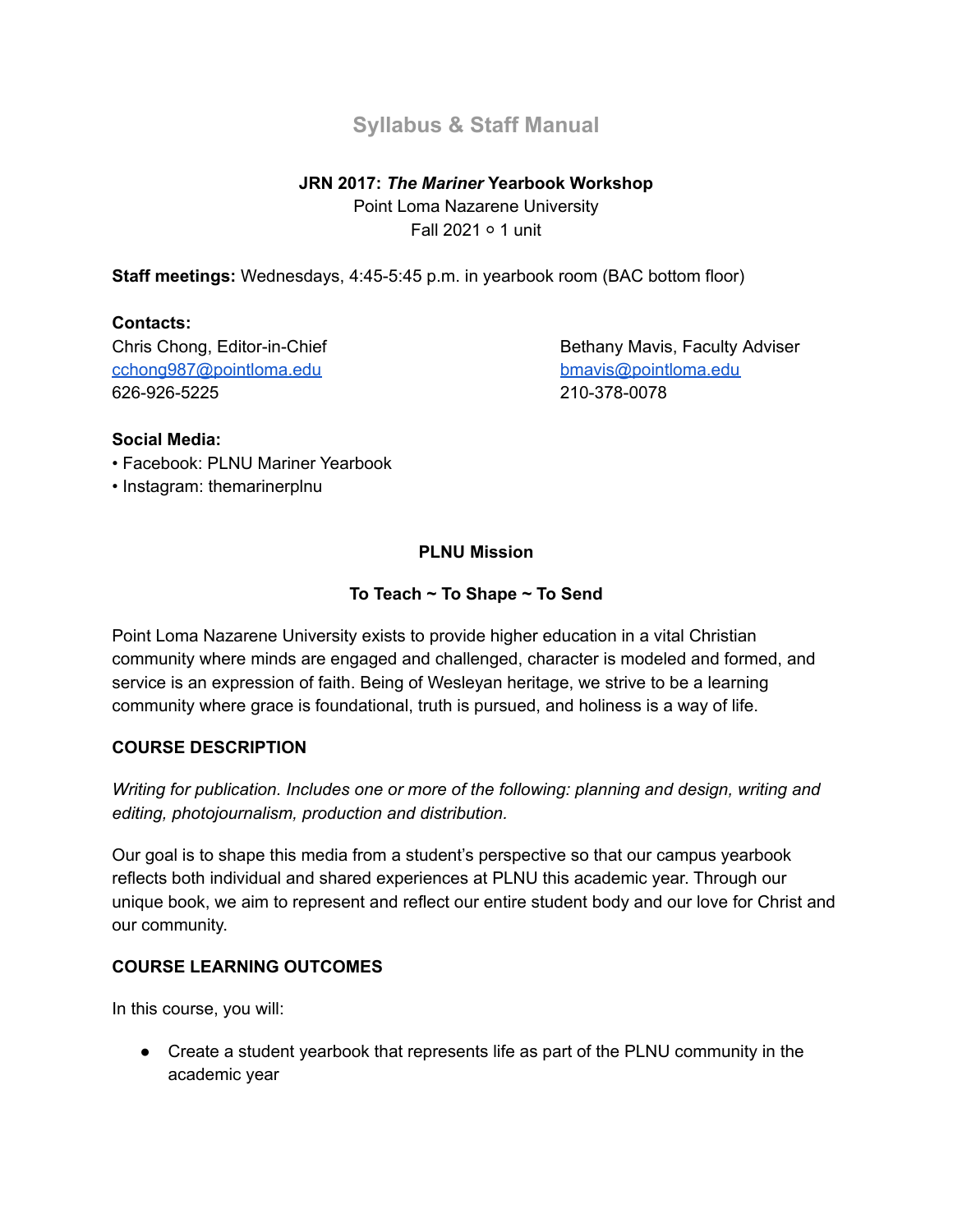- Collaborate with other students across disciplines of writing, editing, design, photography and marketing
- Understand the process of print publication

# **Code of Conduct:**

- We seek to reflect Christ in all aspects of our yearbook work in the PLNU community, with each other, and through what we produce in words and images.
- *The Mariner* is a professional publication and is a direct representation of PLNU.
- Journalistic ethics and integrity are a vital part of what we do. Plagiarism and/or copyright fraud is prohibited and may trigger academic discipline.

# **ASSIGNMENT FOLDERS**

All yearbook files will be shared via Google Drive.

# **EXPECTATIONS, ASSESSMENT AND GRADING**

## **Typical Time Expectations:**

- Approximately 2 to 3.5 hours per a week
- Weekly staff meetings (1/2 to 1 hour)
- Campus event coverage, writing and/or shooting photos

## **Weekly Graded Assessments:**

- Attendance/participation in weekly staff meeting (Wednesdays, 4:45 p.m.)
	- Students enrolled in JRN 2017 are expected to attend staff meetings or make documented alternative meetings with editors if you have a conflict
- Weekly writing, photography or marketing-related assignments:
	- Students enrolled in JRN 2017 are expected to contribute enough content/material to fill eight (8) pages of the designed yearbook.
	- Assignment topics will be approved by the editor-in-chief and drafts of articles will be submitted to the editor-in-chief using the Google Drive platform.
- Alternatives to content submission (e.g., marketing/selling yearbooks, selling senior ads, etc.) will be approved on a case-by-case basis.
- The class will be graded:
	- 70% Yearbook Contributions
	- 30% Participation/Attendance

| A 93-100 | B+ 87-89 | C+ 77-79 | D+ 67-69 F Less than 59 |
|----------|----------|----------|-------------------------|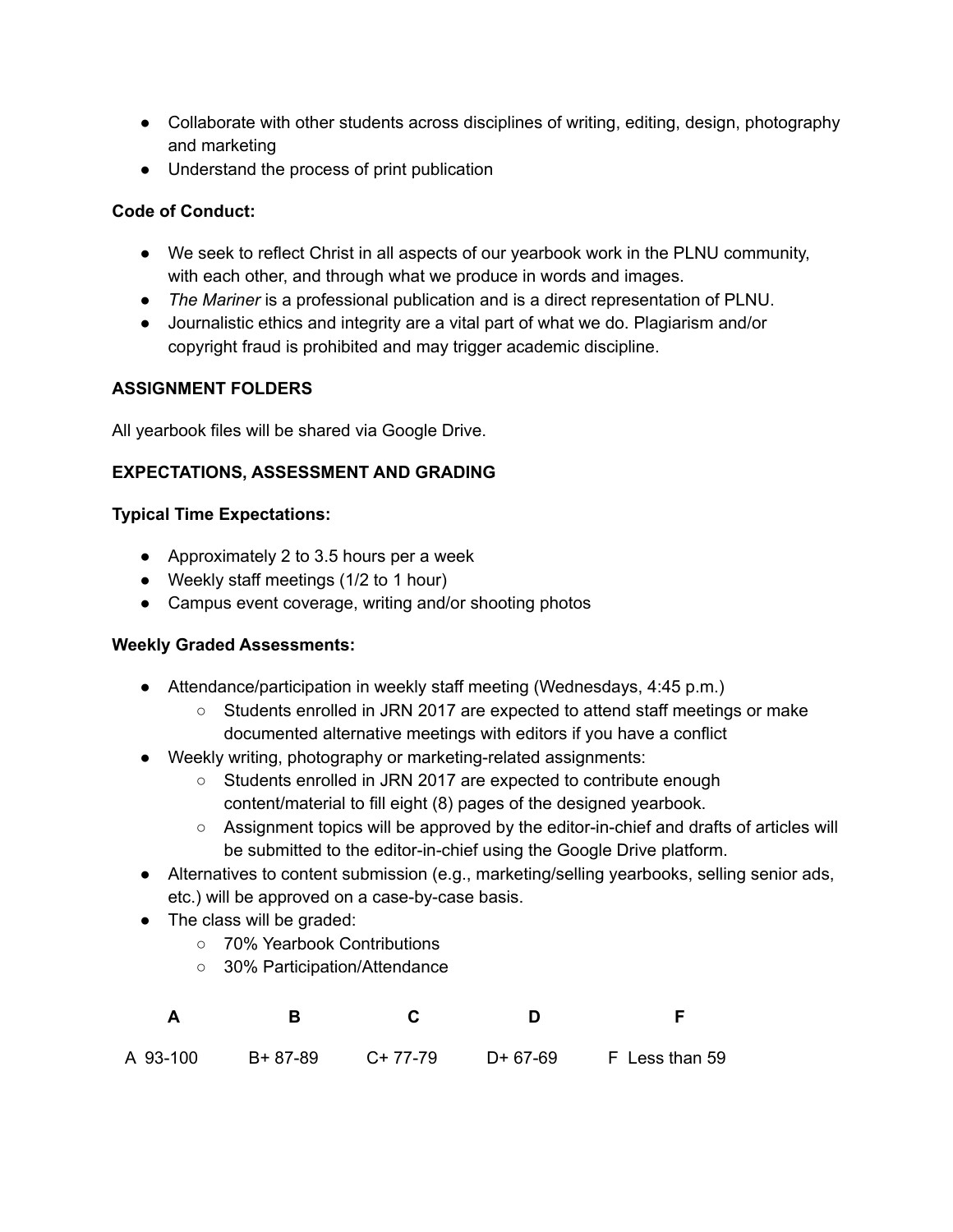| A- 90-92 | B 83-86 | C 73-76 | D 63-66  |
|----------|---------|---------|----------|
|          | B-80-82 | C-70-72 | D- 60-62 |

### **STATE AUTHORIZATION**

State authorization is a formal determination by a state that Point Loma Nazarene University is approved to conduct activities regulated by that state. In certain states outside California, Point Loma Nazarene University is not authorized to enroll online (distance education) students. If a student moves to another state after admission to the program and/or enrollment in an online course, continuation within the program and/or course will depend on whether Point Loma Nazarene University is authorized to offer distance education courses in that state. It is the student's responsibility to notify the institution of any change in his or her physical location. Refer to the map on State [Authorization](https://www.pointloma.edu/offices/office-institutional-effectiveness-research/disclosures) to view which states allow online (distance education) outside of California.

### **INCOMPLETES AND LATE ASSIGNMENTS**

All assignments are to be submitted/turned in by the beginning of the class session when they are due. Incompletes will only be assigned in extremely unusual circumstances. Not hearing back from a source is not an acceptable reason to miss an assignment—this is why we emphasize reaching out to multiple sources for multiple stories at once. Turning an assignment in late can affect the entire yearbook team as well as the team's ability to meet printer deadlines.

### **PLNU COPYRIGHT POLICY**

Point Loma Nazarene University, as a non-profit educational institution, is entitled by law to use materials protected by the US Copyright Act for classroom education. Any use of those materials outside the class may violate the law.

## **PLNU ACADEMIC HONESTY POLICY**

Students should demonstrate academic honesty by doing original work and by giving appropriate credit to the ideas of others. Academic dishonesty is the act of presenting information, ideas, and/or concepts as one's own when in reality they are the results of another person's creativity and effort. A faculty member who believes a situation involving academic dishonesty has been detected may assign a failing grade for that assignment or examination, or, depending on the seriousness of the offense, for the course. Faculty should follow and students may appeal using the procedure in the university Catalog. See [Academic](http://catalog.pointloma.edu/content.php?catoid=18&navoid=1278) Policies for definitions of kinds of academic dishonesty and for further policy information.

### **PLNU ACADEMIC ACCOMMODATIONS POLICY**